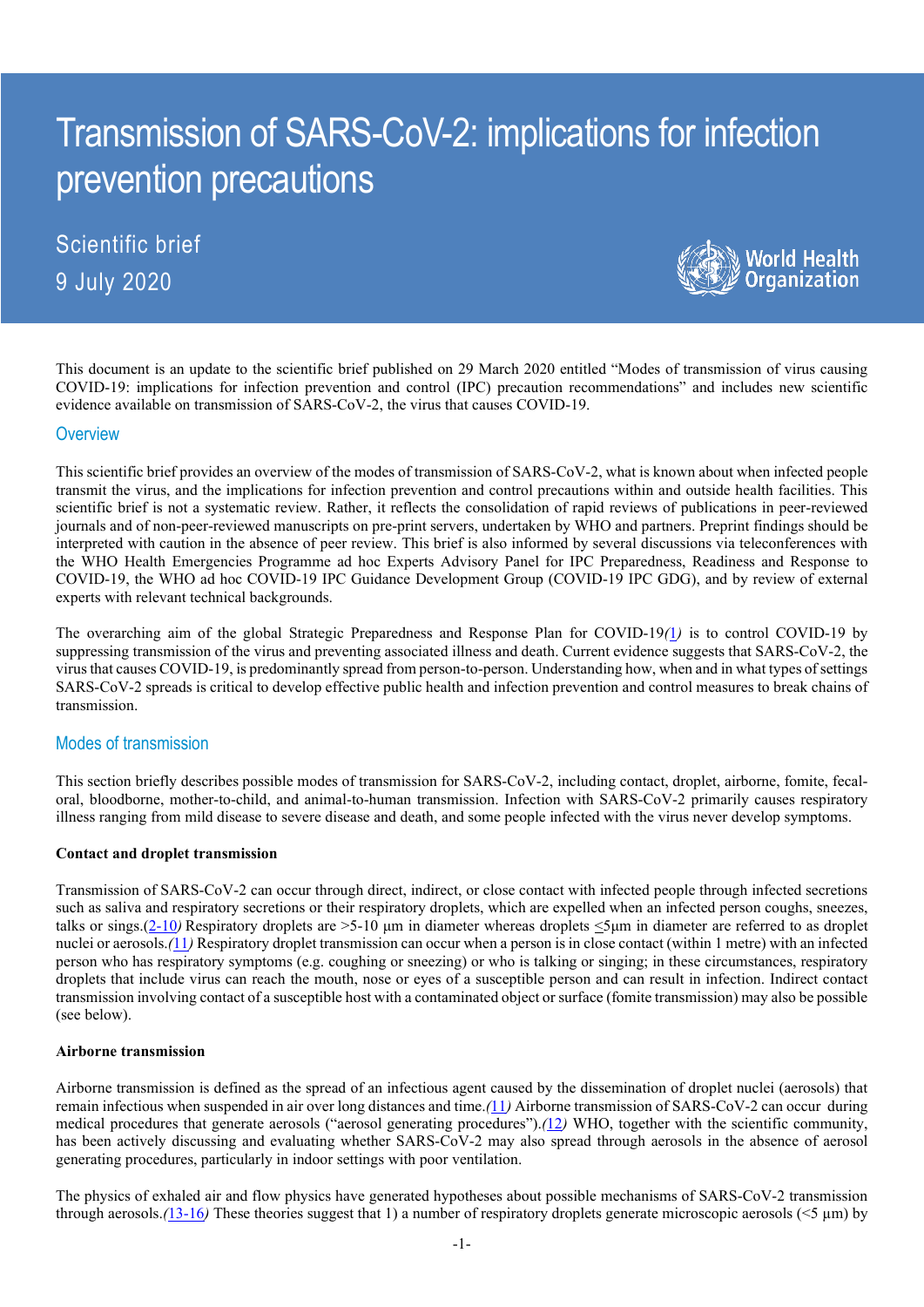evaporating, and 2) normal breathing and talking results in exhaled aerosols. Thus, a susceptible person could inhale aerosols, and could become infected if the aerosols contain the virus in sufficient quantity to cause infection within the recipient. However, the proportion of exhaled droplet nuclei or of respiratory droplets that evaporate to generate aerosols, and the infectious dose of viable SARS-CoV-2 required to cause infection in another person are not known, but it has been studied for other respiratory viruses.*(*17*)*

One experimental study quantified the amount of droplets of various sizes that remain airborne during normal speech. However, the authors acknowledge that this relies on the independent action hypothesis, which has not been validated for humans and SARS-CoV-2.*(*18*)* Another recent experimental model found that healthy individuals can produce aerosols through coughing and talking *(*19*)*, and another model suggested high variability between individuals in terms of particle emission rates during speech, with increased rates correlated with increased amplitude of vocalization.*(*20*)* To date, transmission of SARS-CoV-2 by this type of aerosol route has not been demonstrated; much more research is needed given the possible implications of such route of transmission.

Experimental studies have generated aerosols of infectious samples using high-powered jet nebulizers under controlled laboratory conditions. These studies found SARS-CoV-2 virus RNA in air samples within aerosols for up to 3 hours in one study *(*21*)* and 16 hours in another, which also found viable replication-competent virus.*(*22*)* These findings were from experimentally induced aerosols that do not reflect normal human cough conditions.

Some studies conducted in health care settings where symptomatic COVID-19 patients were cared for, but where aerosol generating procedures were not performed, reported the presence of SARS-CoV-2 RNA in air samples *(*23-28*)*, while other similar investigations in both health care and non-health care settings found no presence of SARS-CoV-2 RNA; no studies have found viable virus in air samples.*(*29-36*)* Within samples where SARS-CoV-2 RNA was found, the quantity of RNA detected was in extremely low numbers in large volumes of air and one study that found SARS-CoV-2 RNA in air samples reported inability to identify viable virus. *(*25*)* The detection of RNA using reverse transcription polymerase chain reaction (RT-PCR)-based assays is not necessarily indicative of replication- and infection-competent (viable) virus that could be transmissible and capable of causing infection.*(*37*)*

Recent clinical reports of health workers exposed to COVID-19 index cases, not in the presence of aerosol-generating procedures, found no nosocomial transmission when contact and droplet precautions were appropriately used, including the wearing of medical masks as a component of the personal protective equipment (PPE). *(*38*,* 39*)* These observations suggest that aerosol transmission did not occur in this context. Further studies are needed to determine whether it is possible to detect viable SARS-CoV-2 in air samples from settings where no procedures that generate aerosols are performed and what role aerosols might play in transmission.

Outside of medical facilities, some outbreak reports related to indoor crowded spaces *(*40*)* have suggested the possibility of aerosol transmission, combined with droplet transmission, for example, during choir practice *(*7*)*, in restaurants *(*41*)* or in fitness classes.*(*42*)* In these events, short-range aerosol transmission, particularly in specific indoor locations, such as crowded and inadequately ventilated spaces over a prolonged period of time with infected persons cannot be ruled out. However, the detailed investigations of these clusters suggest that droplet and fomite transmission could also explain human-to-human transmission within these clusters. Further, the close contact environments of these clusters may have facilitated transmission from a small number of cases to many other people (e.g., superspreading event), especially if hand hygiene was not performed and masks were not used when physical distancing was not maintained.*(*43*)*

#### **Fomite transmission**

Respiratory secretions or droplets expelled by infected individuals can contaminate surfaces and objects, creating fomites (contaminated surfaces). Viable SARS-CoV-2 virus and/or RNA detected by RT-PCR can be found on those surfaces for periods ranging from hours to days, depending on the ambient environment (including temperature and humidity) and the type of surface, in particular at high concentration in health care facilities where COVID-19 patients were being treated.*(*21*,* 23*,* 24*,* 26*,* 28*,* 31-33*,*  36*,* 44*,* 45*)* Therefore, transmission may also occur indirectly through touching surfaces in the immediate environment or objects contaminated with virus from an infected person (e.g. stethoscope or thermometer), followed by touching the mouth, nose, or eyes.

Despite consistent evidence as to SARS-CoV-2 contamination of surfaces and the survival of the virus on certain surfaces, there are no specific reports which have directly demonstrated fomite transmission. People who come into contact with potentially infectious surfaces often also have close contact with the infectious person, making the distinction between respiratory droplet and fomite transmission difficult to discern. However, fomite transmission is considered a likely mode of transmission for SARS-CoV-2, given consistent findings about environmental contamination in the vicinity of infected cases and the fact that other coronaviruses and respiratory viruses can transmit this way.

#### **Other modes of transmission**

SARS-CoV-2 RNA has also been detected in other biological samples, including the urine and feces of some patients.*(*46-50*)* One study found viable SARS-CoV-2 in the urine of one patient.*(*51*)* Three studies have cultured SARS-CoV-2 from stool specimens. *(*48*,* 52*,* 53*)* To date, however, there have been no published reports of transmission of SARS-CoV-2 through feces or urine.

Some studies have reported detection of SARS-CoV-2 RNA, in either plasma or serum, and the virus can replicate in blood cells. However, the role of bloodborne transmission remains uncertain; and low viral titers in plasma and serum suggest that the risk of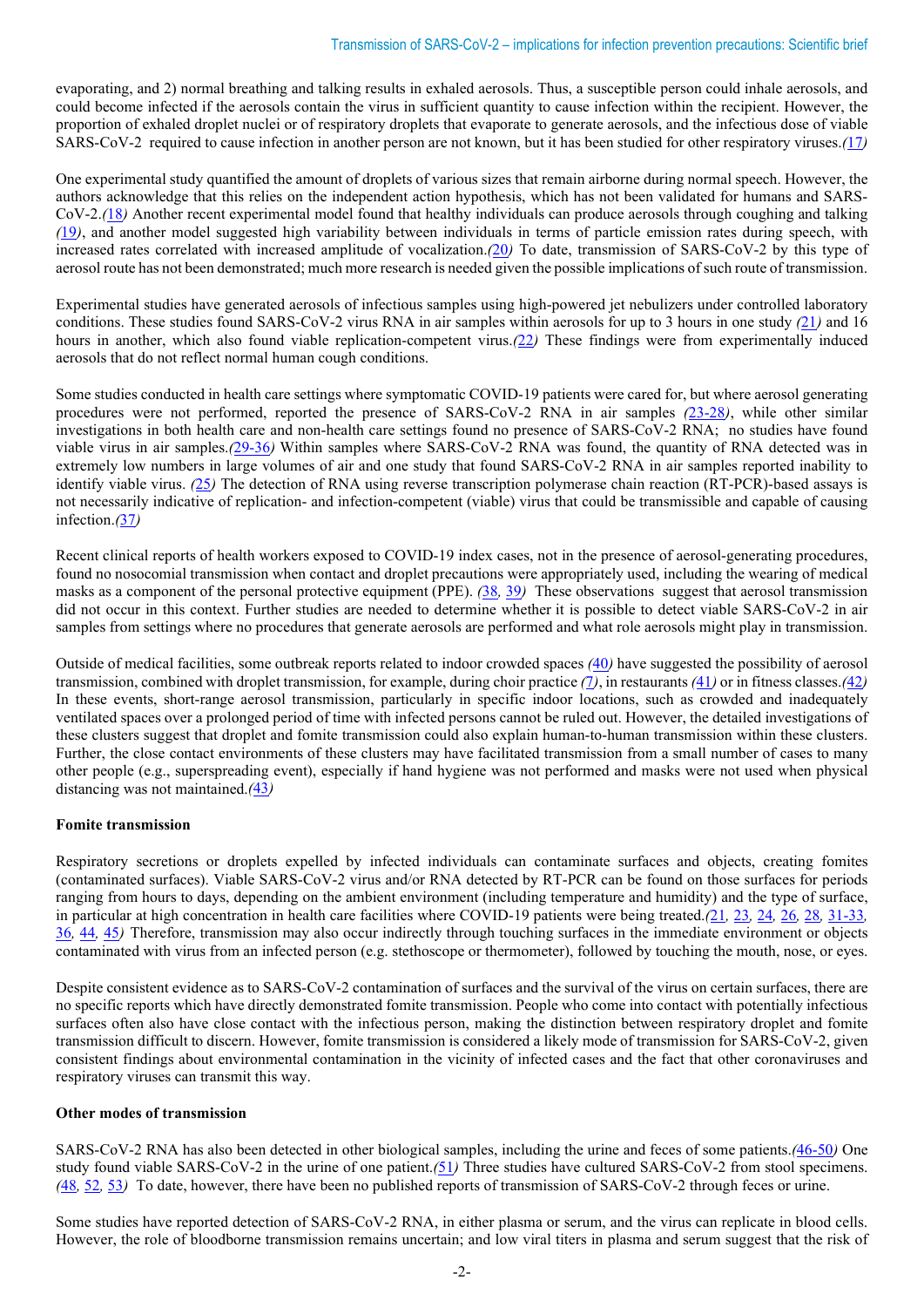transmission through this route may be low.*(*48*,* 54*)* Currently, there is no evidence for intrauterine transmission of SARS-CoV-2 from infected pregnant women to their fetuses, although data remain limited. WHO has recently published a scientific brief on breastfeeding and COVID-19.*(*55*)*This brief explains that viral RNA fragments have been found by RT-PCR testing in a few breast milk samples of mothers infected with SARS-CoV-2, but studies investigating whether the virus could be isolated, have found no viable virus. Transmission of SARS-CoV-2 from mother to child would necessitate replicative and infectious virus in breast milk being able to reach target sites in the infant and also to overcome infant defense systems. WHO recommends that mothers with suspected or confirmed COVID-19 should be encouraged to initiate or continue to breastfeed.*(*55*)*

Evidence to date shows that SARS-CoV-2 is most closely related to known betacoronaviruses in bats; the role of an intermediate host in facilitating transmission in the earliest known human cases remains unclear.*(*56*,* 57*)* In addition to investigations on the possible intermediate host(s) of SARS-CoV-2, there are also a number of studies underway to better understand susceptibility of SARS-CoV-2 in different animal species. Current evidence suggests that humans infected with SARS-CoV-2 can infect other mammals, including dogs*(*58*)*, cats*(*59*)*, and farmed mink.*(*60*)* However, it remains unclear if these infected mammals pose a significant risk for transmission to humans.

# When do people infected with SARS-CoV-2 infect others?

Knowing when an infected person can spread SARS-CoV-2 is just as important as how the virus spreads (described above). WHO has recently published a scientific brief outlining what is known about when a person may be able to spread, based on the severity of their illness.*(*61*)*

In brief, evidence suggests that SARS-CoV-2 RNA can be detected in people 1-3 days before their symptom onset, with the highest viral loads, as measured by RT-PCR, observed around the day of symptom onset, followed by a gradual decline over time.*(*47*,* 62- 65*)* The duration of RT-PCR positivity generally appears to be 1-2 weeks for asymptomatic persons, and up to 3 weeks or more for patients with mild to moderate disease.*(*62*,* 65-68*)* In patients with severe COVID-19 disease, it can be much longer.*(*47*)*

Detection of viral RNA does not necessarily mean that a person is infectious and able to transmit the virus to another person. Studies using viral culture of patient samples to assess the presence of infectious SARS-CoV-2 are currently limited. *(*61*)* Briefly, viable virus has been isolated from an asymptomatic case,*(*69*)* from patients with mild to moderate disease up to 8-9 days after symptom onset, and for longer from severely ill patients.*(*61*)* Full details about the duration of viral shedding can be found in the WHO guidance document on "Criteria for releasing COVID-19 patients from isolation". *(*61*)* Additional studies are needed to determine the duration of viable virus shedding among infected patients.

### **SARS-CoV-2 infected persons who have symptoms can infect others primarily through droplets and close contact**

SARS-CoV-2 transmission appears to mainly be spread via droplets and close contact with infected symptomatic cases. In an analysis of 75,465 COVID-19 cases in China, 78-85% of clusters occurred within household settings, suggesting that transmission occurs during close and prolonged contact.*(*6*)* A study of the first patients in the Republic of Korea showed that 9 of 13 secondary cases occurred among household contacts.*(*70*)* Outside of the household setting, those who had close physical contact, shared meals, or were in enclosed spaces for approximately one hour or more with symptomatic cases, such as in places of worship, gyms, or the workplace, were also at increased risk of infection.*(1, 42, 71, 72)* Other reports have supported this with similar findings of secondary transmission within families in other countries.*(*73*,* 74*)*

#### **SARS-CoV-2 infected persons without symptoms can also infect others**

Early data from China suggested that people without symptoms could infect others.*(*6*)* To better understand the role of transmission from infected people without symptoms, it is important to distinguish between transmission from people who are infected who never develop symptoms*(*75*)* (asymptomatic transmission) and transmission from people who are infected but have not developed symptoms yet (pre-symptomatic transmission). This distinction is important when developing public health strategies to control transmission.

The extent of truly asymptomatic infection in the community remains unknown. The proportion of people whose infection is asymptomatic likely varies with age due to the increasing prevalence of underlying conditions in older age groups (and thus increasing risk of developing severe disease with increasing age), and studies that show that children are less likely to show clinical symptoms compared to adults.*(*76*)* Early studies from the United States *(*77*)* and China *(*78*)* reported that many cases were asymptomatic, based on the lack of symptoms at the time of testing; however, 75-100% of these people later developed symptoms. A recent systematic review estimated that the proportion of truly asymptomatic cases rangesfrom 6% to 41%, with a pooled estimate of 16% (12%–20%).*(*79*)* However, all studies included in this systematic review have important limitations.*(*79*)* For example, some studies did not clearly describe how they followed up with persons who were asymptomatic at the time of testing to ascertain if they ever developed symptoms, and others defined "asymptomatic" very narrowly as persons who never developed fever or respiratory symptoms, rather than as those who did not develop any symptoms at all.*(*76*,* 80*)* A recent study from China that clearly and appropriately defined asymptomatic infections suggests that the proportion of infected people who never developed symptoms was 23%.*(*81*)*

Multiple studies have shown that people infect others before they themselves became ill, *(*10*,* 42*,* 69*,* 82*,* 83*)* which is supported by available viral shedding data (see above). One study of transmission in Singapore reported that 6.4% of secondary cases resulted from pre-symptomatic transmission.*(*73*)* One modelling study, that inferred the date of transmission based on the estimated serial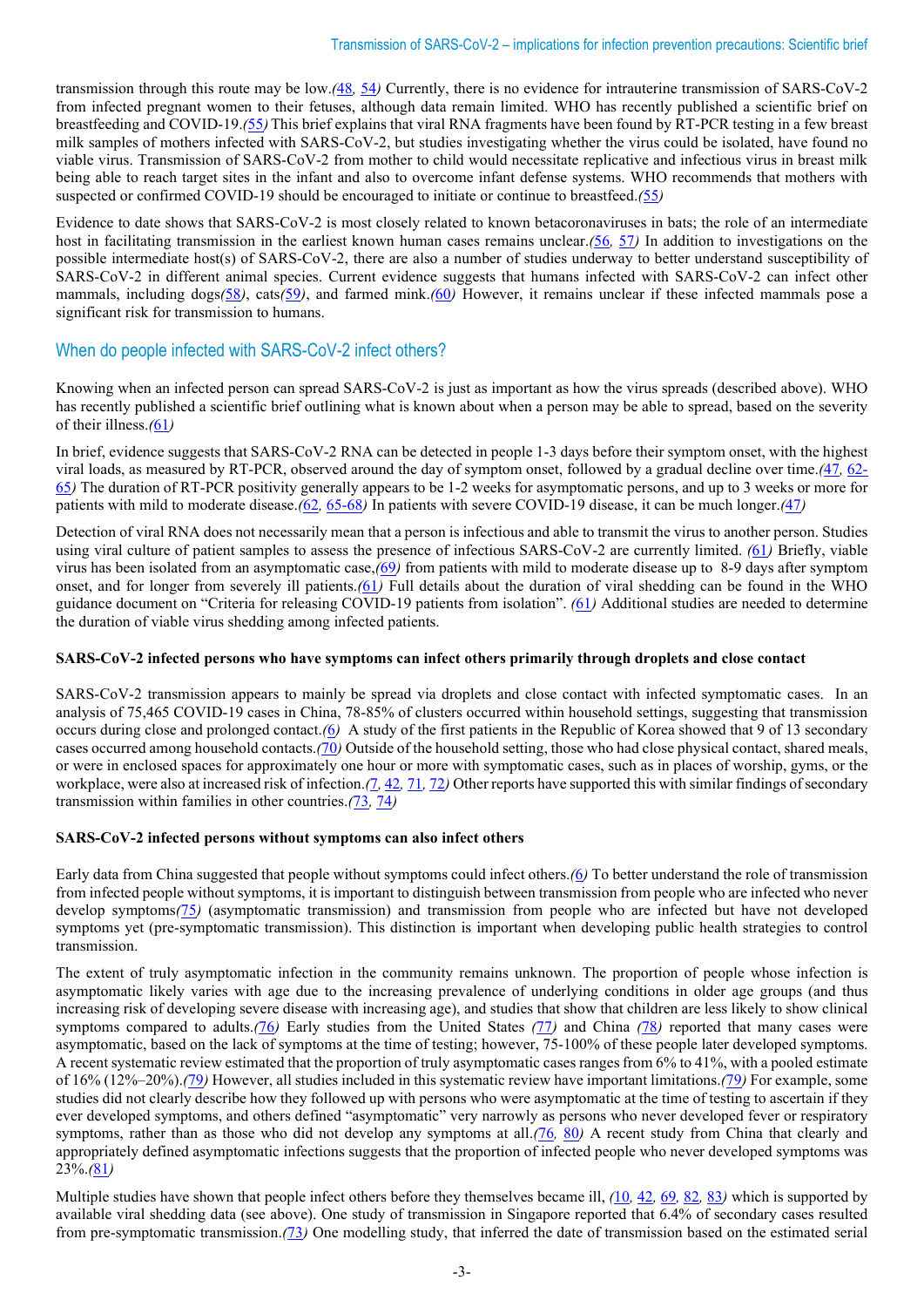interval and incubation period, estimated that up to 44% (25-69%) of transmission may have occurred just before symptoms appeared.*(*62*)* It remains unclear why the magnitude of estimates from modelling studies differs from available empirical data.

Transmission from infected people without symptoms is difficult to study. However, information can be gathered from detailed contact tracing efforts, as well as epidemiologic investigations among cases and contacts. Information from contact tracing efforts reported to WHO by Member States, available transmission studies and a recent pre-print systematic reviews suggests that individuals without symptoms are less likely to transmit the virus than those who develop symptoms.*(*10*,* 81*,* 84*,* 85*)* Four individual studies from Brunei, Guangzhou China, Taiwan China and the Republic of Korea found that between 0% and 2.2% of people with asymptomatic infection infected anyone else, compared to 0.8%-15.4% of people with symptoms.*(*10*,* 72*,* 86*,* 87*)*

#### **Remaining questions related to transmission**

Many unanswered questions about transmission of SARS-CoV-2 remain, and research seeking to answer those questions is ongoing and is encouraged. Current evidence suggests that SARS-CoV-2 is primarily transmitted between people via respiratory droplets and contact routes – although aerosolization in medical settings where aerosol generating procedures are used is also another possible mode of transmission - and that transmission of COVID-19 is occurring from people who are pre-symptomatic or symptomatic to others in close contact (direct physical or face-to-face contact with a probable or confirmed case within one meter and for prolonged periods of time), when not wearing appropriate PPE. Transmission can also occur from people who are infected and remain asymptomatic, but the extent to which this occurs is not fully understood and requires further research as an urgent priority. The role and extent of airborne transmission outside of health care facilities, and in particular in close settings with poor ventilation, also requires further study.

As research continues, we expect to gain a better understanding about the relative importance of different transmission routes, including through droplets, physical contact and fomites; the role of airborne transmission in the absence of aerosol generating procedures; the dose of virus required for transmission to occur, the characteristics of people and situations that facilitate superspreading events such as those observed in various closed settings, the proportion of infected people who remain asymptomatic throughout the course of their infection; the proportion of truly asymptomatic persons who transmit the virus to others; the specific factors that drive asymptomatic and pre-symptomatic transmission; and the proportion of all infections that are transmitted from asymptomatic and pre-symptomatic individuals.

## Implications for preventing transmission

Understanding how, when and in which settings infected people transmit the virus is important for developing and implementing control measures to break chains of transmission. While there is a great deal of scientific studies becoming available, all studies that investigate transmission should be interpreted bearing in mind the context and settings in which they took place, including the infection prevention interventions in place, the rigor of the methods used in the investigation and the limitations and biases of the study designs.

It is clear from available evidence and experience, that limiting close contact between infected people and others is central to breaking chains of transmission of the virus causing COVID-19. The prevention of transmission is best achieved by identifying suspect cases as quickly as possible, testing, and isolating infectious cases. *(*88*,* 89*)* In addition, it is critical to identify all close contacts of infected people *(*88*)* so that they can be quarantined *(*90*)* to limit onward spread and break chains of transmission. By quarantining close contacts, potential secondary cases will already be separated from others before they develop symptoms or they start shedding virus if they are infected, thus preventing the opportunity for further onward spread. The incubation period of COVID-19, which is the time between exposure to the virus and symptom onset, is on average 5-6 days, but can be as long as 14 days. *(*82*,*  91*)* Thus, quarantine should be in place for 14 days from the last exposure to a confirmed case. If it is not possible for a contact to quarantine in a separate living space, self-quarantine for 14 days at home is required; those in self-quarantine may require support during the use of physical distancing measures to prevent the spread of the virus.

Given that infected people without symptoms can transmit the virus, it is also prudent to encourage the use of fabric face masks in public places where there is community transmission<sup>[1](#page-3-0)</sup> and where other prevention measures, such as physical distancing, are not possible.*(*12*)* Fabric masks, if made and worn properly, can serve as a barrier to droplets expelled from the wearer into the air and environment.*(*12*)* However, masks must be used as part of a comprehensive package of preventive measures, which includes frequent hand hygiene, physical distancing when possible, respiratory etiquette, environmental cleaning and disinfection. Recommended precautions also include avoiding indoor crowded gatherings as much as possible, in particular when physical distancing is not feasible, and ensuring good environmental ventilation in any closed setting. *(*92*,* 93*)*

Within health care facilities, including long term care facilities, based on the evidence and the advice by the COVID-19 IPC GDG, WHO continues to recommend droplet and contact precautions when caring for COVID-19 patients and airborne precautions when and where aerosol generating procedures are performed. WHO also recommends standard or transmission-based precautions for other patients using an approach guided by risk assessment.*(*94*)* These recommendations are consistent with other national and

<span id="page-3-0"></span><sup>&</sup>lt;sup>1</sup>Defined by WHO as "experiencing larger outbreaks of local transmission defined through an assessment of factors including, but not limited to: large numbers of cases not linkable to transmission chains; large numbers of cases from sentinel surveillance; and/or multiple unrelated clusters in several areas of the country/territory/area" [\(https://www.who.int/publications-detail/global-surveillance-for-covid-19-caused-by-human-infection-with-covid-19-virus-interim](https://www.who.int/publications-detail/global-surveillance-for-covid-19-caused-by-human-infection-with-covid-19-virus-interim-guidance)[guidance\)](https://www.who.int/publications-detail/global-surveillance-for-covid-19-caused-by-human-infection-with-covid-19-virus-interim-guidance)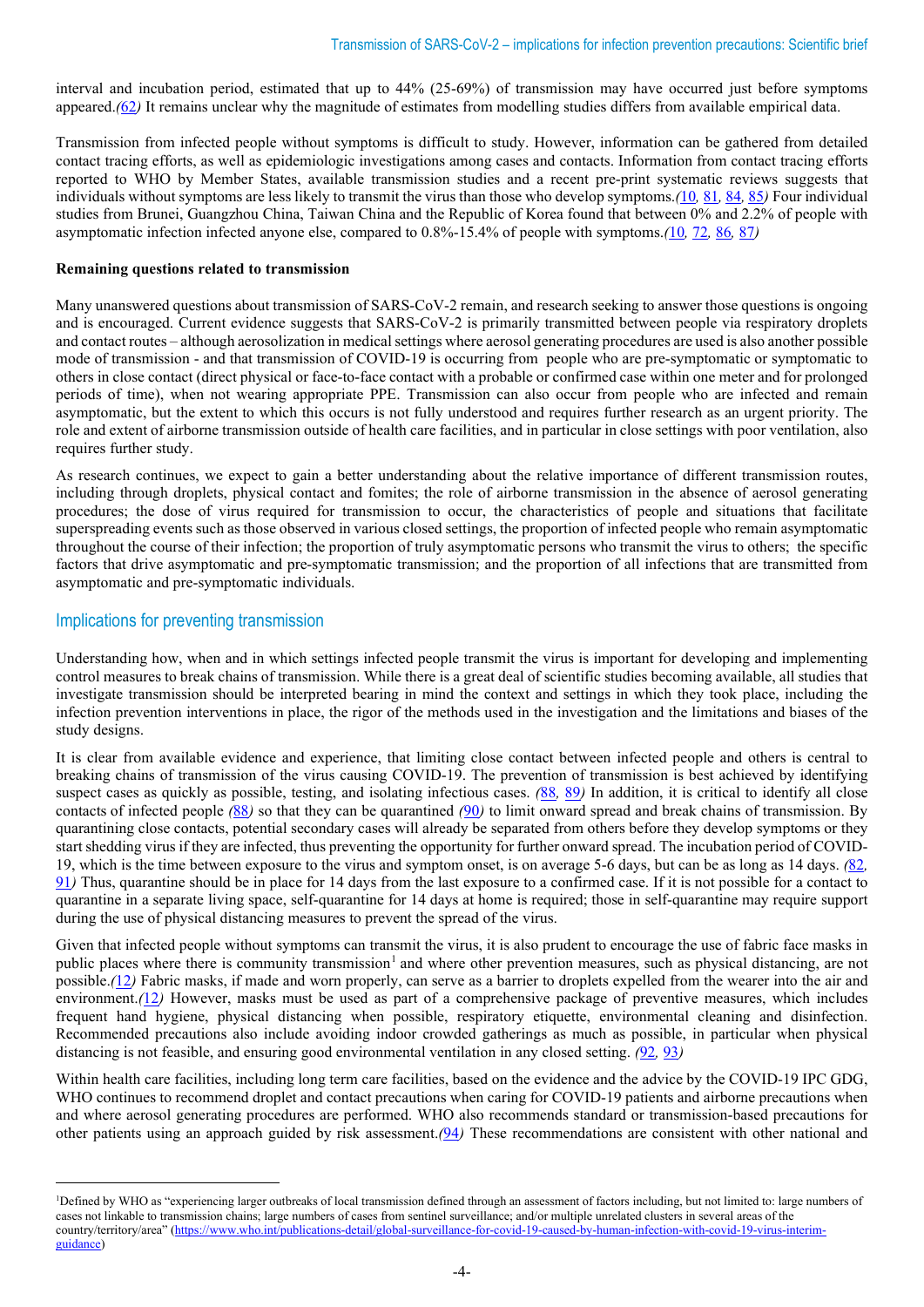international guidelines, including those developed by the European Society of Intensive Care Medicine and Society of Critical Care Medicine *(*95*)* and by the Infectious Diseases Society of America. *(*96*)*

Furthermore, in areas with COVID-19 community transmission, WHO advises that health workers and caregivers working in clinical areas should continuously wear a medical mask during all routine activities throughout the entire shift.*(*12*)*In settings where aerosolgenerating procedures are performed, they should wear an N95, FFP2 or FFP3 respirator. Other countries and organizations, including the United States Centers for Diseases Control and Prevention *(*97*)* and the European Centre for Disease Prevention and Control (98) recommend airborne precautions for any situation involving the care of COVID-19 patients. However, they also consider the use of medical masks as an acceptable option in case of shortages of respirators.

WHO guidance also emphasizes the importance of administrative and engineering controls in health care settings, as well as rational and appropriate use of all PPE *(*99*)* and training for staff on these recommendations (IPC for Novel Coronavirus [COVID-19] Course. Geneva; World Health Organization 2020, available at (https://openwho.org/courses/COVID-19-IPC-EN). WHO has also provided guidance on safe workplaces. *(*92*)*

# Key points of the brief

## **Main findings**

- Understanding how, when and in what types of settings SARS-CoV-2 spreads between people is critical to develop effective public health and infection prevention measures to break chains of transmission.
- Current evidence suggests that transmission of SARS-CoV-2 occurs primarily between people through direct, indirect, or close contact with infected people through infected secretions such as saliva and respiratory secretions, or through their respiratory droplets, which are expelled when an infected person coughs, sneezes, talks or sings.
- Airborne transmission of the virus can occur in health care settings where specific medical procedures, called aerosol generating procedures, generate very small droplets called aerosols. Some outbreak reports related to indoor crowded spaces have suggested the possibility of aerosol transmission, combined with droplet transmission, for example, during choir practice, in restaurants or in fitness classes.
- Respiratory droplets from infected individuals can also land on objects, creating fomites (contaminated surfaces). As environmental contamination has been documented by many reports, it is likely that people can also be infected by touching these surfaces and touching their eyes, nose or mouth before cleaning their hands.
- Based on what we currently know, transmission of COVID-19 is primarily occurring from people when they have symptoms, and can also occur just before they develop symptoms, when they are in close proximity to others for prolonged periods of time. While someone who never develops symptoms can also pass the virus to others, it is still not clear to what extent this occurs and more research is needed in this area.
- Urgent high-quality research is needed to elucidate the relative importance of different transmission routes; the role of airborne transmission in the absence of aerosol generating procedures; the dose of virus required for transmission to occur; the settings and risk factors for superspreading events; and the extent of asymptomatic and pre-symptomatic transmission.

### **How to prevent transmission**

The overarching aim of the Strategic Preparedness and Response Plan for COVID-19*(*1*)* is to control COVID-19 by suppressing transmission of the virus and preventing associated illness and death. To the best of our understanding, the virus is primarily spread through contact and respiratory droplets. Under some circumstances airborne transmission may occur (such as when aerosol generating procedures are conducted in health care settings or potentially, in indoor crowded poorly ventilated settings elsewhere). More studies are urgently needed to investigate such instances and assess their actual significance for transmission of COVID-19.

To prevent transmission, WHO recommends a comprehensive set of measures including:

- Identify suspect cases as quickly as possible, test, and isolate all cases (infected people) in appropriate facilities;
- Identify and quarantine all close contacts of infected people and test those who develop symptoms so that they can be isolated if they are infected and require care;
- Use fabric [masks](https://www.who.int/publications/i/item/advice-on-the-use-of-masks-in-the-community-during-home-care-and-in-healthcare-settings-in-the-context-of-the-novel-coronavirus-(2019-ncov)-outbreak) in specific situations, for example, in public places where there is community transmission and where other prevention measures, such as physical distancing, are not possible;
- Use of contact and droplet precautions by health workers caring for suspected and confirmed COVID-19 patients, and use of airborne precautions when aerosol generating procedures are performed;
- Continuous use of a medical mask by health workers and caregivers working in all clinical areas, during all routine activities throughout the entire shift;
- At all times, practice frequent hand hygiene, physical distancing from others when possible, and respiratory etiquette; avoid crowded places, close-contact settings and confined and enclosed spaces with poor ventilation; wear fabric masks when in closed, overcrowded spaces to protect others; and ensure good environmental ventilation in all closed settings and appropriate environmental cleaning and disinfection.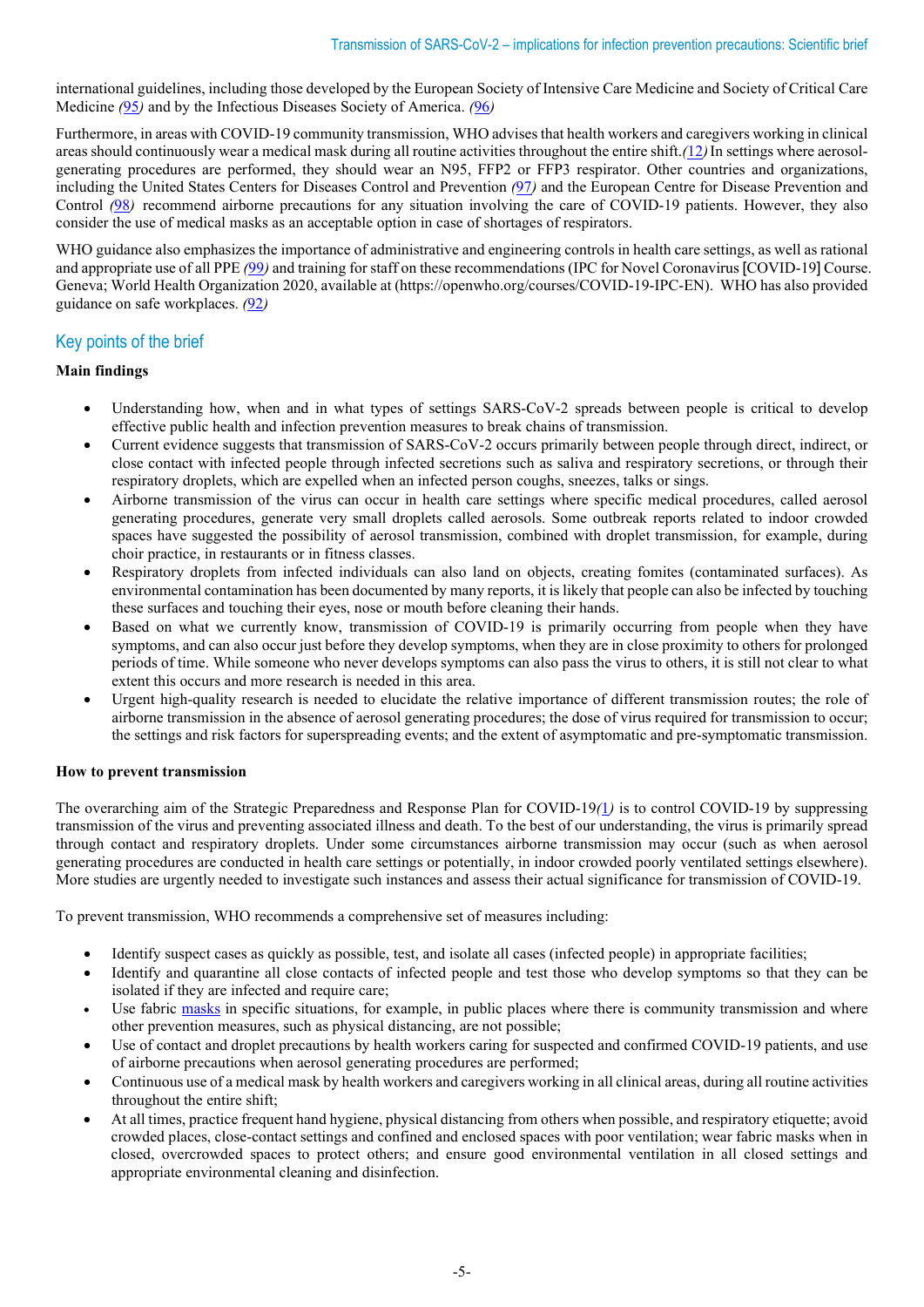WHO carefully monitors the emerging evidence about this critical topic and will update this scientific brief as more information becomes available.

# **References**

- 1. Operational planning guidance to support country preparedness and response. Geneva: World Health Organization; 2020 (available a[t https://www.who.int/publications/i/item/draft-operational-planning-guidance-for-un-country-teams\)](https://www.who.int/publications/i/item/draft-operational-planning-guidance-for-un-country-teams).
- 2. Liu J, Liao X, Qian S, Yuan J, Wang F, Liu Y, et al. Community Transmission of Severe Acute Respiratory Syndrome Coronavirus 2, Shenzhen, China, 2020. Emerg Infect Dis. 2020;26:1320-3.
- 3. Chan JF-W, Yuan S, Kok K-H, To KK-W, Chu H, Yang J, et al. A familial cluster of pneumonia associated with the 2019 novel coronavirus indicating person-to-person transmission: a study of a family cluster. Lancet. 2020;395 14-23.
- 4. Huang C, Wang Y, Li X, Ren L, Zhao J, Hu Y, et al. Clinical features of patients infected with 2019 novel coronavirus in Wuhan, China. Lancet. 2020;395:497-506.
- 5. Burke RM, Midgley CM, Dratch A, Fenstersheib M, Haupt T, Holshue M, et al. Active Monitoring of Persons Exposed to Patients with Confirmed COVID-19 — United States, January–February 2020. MMWR Morb Mortal Wkly Rep. 2020;69(:245-6.
- 6. Report of the WHO-China Joint Mission on Coronavirus Disease 2019 (COVID-19) 16-24 February 2020. Geneva: World Health Organization; 2020 (available at [https://www.who.int/docs/default-source/coronaviruse/who-china-joint-mission-on](https://www.who.int/docs/default-source/coronaviruse/who-china-joint-mission-on-covid-19-final-report.pdf)[covid-19-final-report.pdf\)](https://www.who.int/docs/default-source/coronaviruse/who-china-joint-mission-on-covid-19-final-report.pdf).
- 7. Hamner L, Dubbel P, Capron I, Ross A, Jordan A, Lee J, et al. High SARS-CoV-2 Attack Rate Following Exposure at a Choir Practice — Skagit County, Washington, March 2020. MMWR Morb Mortal Wkly Rep. 2020;69:606-10.
- 8. Ghinai I, McPherson TD, Hunter JC, Kirking HL, Christiansen D, Joshi K, et al. First known person-to-person transmission of severe acute respiratory syndrome coronavirus 2 (SARS-CoV-2) in the USA. Lancet. 2020;395:1137-44.
- 9. Pung R, Chiew CJ, Young BE, Chin S, Chen MIC, Clapham HE, et al. Investigation of three clusters of COVID-19 in Singapore: implications for surveillance and response measures. Lancet. 2020;395:1039-46.
- 10. Luo L, Liu D, Liao X, Wu X, Jing Q, Zheng J, et al. Modes of contact and risk of transmission in COVID-19 among close contacts (pre-print). MedRxiv. 2020 doi:10.1101/2020.03.24.20042606.
- 11. Infection Prevention and Control of Epidemic-and Pandemic-prone Acute Respiratory Infections in Health Care. Geneva: World Health Organization; 2014 (available at [https://apps.who.int/iris/bitstream/handle/10665/112656/9789241507134\\_eng.pdf;jsessionid=41AA684FB64571CE8D8A453](https://apps.who.int/iris/bitstream/handle/10665/112656/9789241507134_eng.pdf;jsessionid=41AA684FB64571CE8D8A453C4F2B2096?sequence=1) [C4F2B2096?sequence=1\)](https://apps.who.int/iris/bitstream/handle/10665/112656/9789241507134_eng.pdf;jsessionid=41AA684FB64571CE8D8A453C4F2B2096?sequence=1).
- 12. Advice on the use of masks in the context of COVID-19. Interim guidance. Geneva: World Health Organization; 2020 (available a[t https://www.who.int/publications/i/item/advice-on-the-use-of-masks-in-the-community-during-home-care-and](https://www.who.int/publications/i/item/advice-on-the-use-of-masks-in-the-community-during-home-care-and-in-healthcare-settings-in-the-context-of-the-novel-coronavirus-(2019-ncov)-outbreak)[in-healthcare-settings-in-the-context-of-the-novel-coronavirus-\(2019-ncov\)-outbreak\)](https://www.who.int/publications/i/item/advice-on-the-use-of-masks-in-the-community-during-home-care-and-in-healthcare-settings-in-the-context-of-the-novel-coronavirus-(2019-ncov)-outbreak).
- 13. Mittal R, Ni R, Seo J-H. The flow physics of COVID-19. J Fluid Mech. 2020;894.
- 14. Bourouiba L. Turbulent Gas Clouds and Respiratory Pathogen Emissions: Potential Implications for Reducing Transmission of COVID-19. JAMA. 2020;323(18):1837-1838..
- 15. Asadi S, Bouvier N, Wexler AS, Ristenpart WD. The coronavirus pandemic and aerosols: Does COVID-19 transmit via expiratory particles? Aerosol Sci Technol. 2020;54:635-8.
- 16. Morawska L, Cao J. Airborne transmission of SARS-CoV-2: The world should face the reality. Environ Int. 2020;139:105730.
- 17. Gralton J Tovey TR, McLaws M-L, Rawlinson WD. Respiratory Virus RNA is detectable in airborne and droplet particles. J Med Virol. 2013;85:2151-9.
- 18. Stadnytskyi V, Bax CE, Bax A, Anfinrud P. The airborne lifetime of small speech droplets and their potential importance in SARS-CoV-2 transmission. Proc Ntl Acad Sci. 2020;117:11875-7.
- 19. Somsen GA, van Rijn C, Kooij S, Bem RA, Bonn D. Small droplet aerosols in poorly ventilated spaces and SARS-CoV-2 transmission. Lancet Respir Med. 2020:S2213260020302459.
- 20. Asadi S, Wexler AS, Cappa CD, Barreda S, Bouvier NM, Ristenpart WD. Aerosol emission and superemission during human speech increase with voice loudness. Sci Rep. 2019;9:2348.
- 21. Van Doremalen N, Bushmaker T, Morris DH, Holbrook MG, Gamble A, Williamson BN, et al. Aerosol and surface stability of SARS-CoV-2 as compared with SARS-CoV-1. N Engl J Med. 2020;382:1564-7.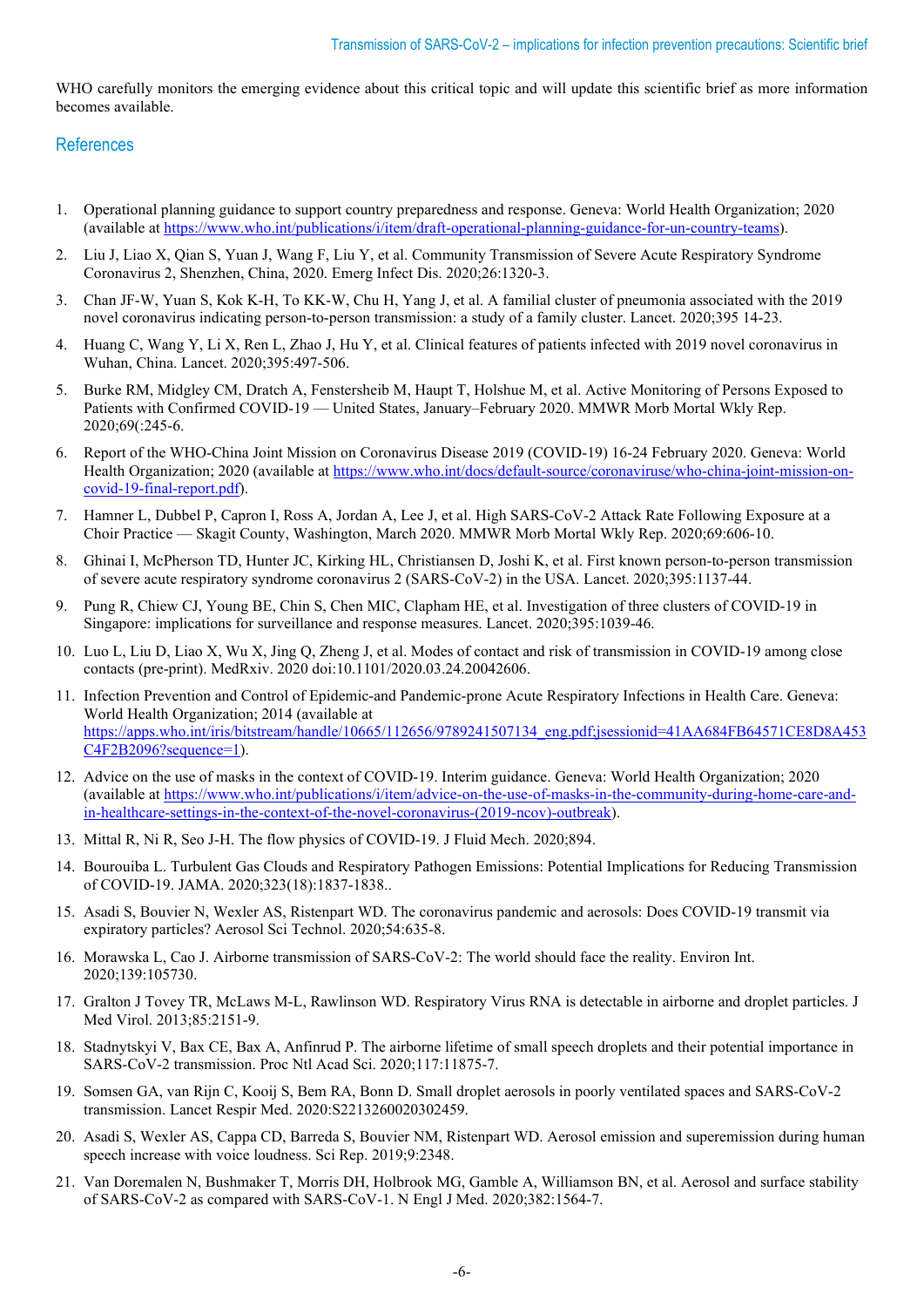- 22. Fears AC, Klimstra WB, Duprex P, Weaver SC, Plante JA, Aguilar PV, et al. Persistence of Severe Acute Respiratory Syndrome Coronavirus 2 in Aerosol Suspensions. Emerg Infect Dis 2020;26(9).
- 23. Chia PY, for the Singapore Novel Coronavirus Outbreak Research T, Coleman KK, Tan YK, Ong SWX, Gum M, et al. Detection of air and surface contamination by SARS-CoV-2 in hospital rooms of infected patients. Nat Comm. 2020;11(1).
- 24. Guo Z-D, Wang Z-Y, Zhang S-F, Li X, Li L, Li C, et al. Aerosol and Surface Distribution of Severe Acute Respiratory Syndrome Coronavirus 2 in Hospital Wards, Wuhan, China, 2020. Emerg Infect Dis. 2020;26(7).
- 25. Santarpia JL, Rivera DN, Herrera V, Morwitzer MJ, Creager H, Santarpia GW, et al. Transmission potential of SARS-CoV-2 in viral shedding observed at the University of Nebraska Medical Center (pre-print). MedRxiv. 2020 doi: 10.1101/2020.03.23.20039446.
- 26. Zhou J, Otter J, Price JR, Cimpeanu C, Garcia DM, Kinross J, et al. Investigating SARS-CoV-2 surface and air contamination in an acute healthcare setting during the peak of the COVID-19 pandemic in London (pre-print). MedRxiv. 2020 doi: 10.1101/2020.05.24.20110346.
- 27. Liu Y, Ning Z, Chen Y, Guo M, Liu Y, Gali NK, et al. Aerodynamic analysis of SARS-CoV-2 in two Wuhan hospitals. Nature. 2020;582:557-60.
- 28. Ma J, Qi X, Chen H, Li X, Zhan Z, Wang H, et al. Exhaled breath is a significant source of SARS-CoV-2 emission (preprint). MedRxiv. 2020 doi: 10.1101/2020.05.31.20115154.
- 29. Faridi S, Niazi S, Sadeghi K, Naddafi K, Yavarian J, Shamsipour M, et al. A field indoor air measurement of SARS-CoV-2 in the patient rooms of the largest hospital in Iran. Sci Total Environ. 2020;725:138401.
- 30. Cheng VC-C, Wong S-C, Chan VW-M, So SY-C, Chen JH-K, Yip CC-Y, et al. Air and environmental sampling for SARS-CoV-2 around hospitalized patients with coronavirus disease 2019 (COVID-19). Infect Control Hosp Epidemiol. 2020:1-32.
- 31. Ong SWX, Tan YK, Chia PY, Lee TH, Ng OT, Wong MSY, et al. Air, Surface Environmental, and Personal Protective Equipment Contamination by Severe Acute Respiratory Syndrome Coronavirus 2 (SARS-CoV-2) From a Symptomatic Patient. JAMA. 2020 323(16):1610-1612.
- 32. Taskforce for the COVID-19 Cruise Ship Outbreak, Yamagishi T. Environmental sampling for severe acute respiratory syndrome coronavirus 2 (SARS-CoV-2) during a coronavirus disease (COVID-19) outbreak aboard a commercial cruise ship (pre-print). MedRxiv. 2020.
- 33. Döhla M, Wilbring G, Schulte B, Kümmerer BM, Diegmann C, Sib E, et al. SARS-CoV-2 in environmental samples of quarantined households (pre-print). MedRxiv. 2020 doi: 10.1101/2020.05.02.20088567.
- 34. Wu S, Wang Y, Jin X, Tian J, Liu J, Mao Y. Environmental contamination by SARS-CoV-2 in a designated hospital for coronavirus disease 2019. Am J Infect Control. 2020;S0196-6553(20)30275-3.
- 35. Ding Z, Qian H, Xu B, Huang Y, Miao T, Yen H-L, et al. Toilets dominate environmental detection of SARS-CoV-2 virus in a hospital (pre-print). MedRxiv. 2020 doi: 10.1101/2020.04.03.20052175.
- 36. Cheng VCC, Wong SC, Chen JHK, Yip CCY, Chuang VWM, Tsang OTY, et al. Escalating infection control response to the rapidly evolving epidemiology of the coronavirus disease 2019 (COVID-19) due to SARS-CoV-2 in Hong Kong. Infect Control Hosp Epidemiol. 2020;41:493-8.
- 37. Bullard J, Dust K, Funk D, Strong JE, Alexander D, Garnett L, et al. Predicting infectious SARS-CoV-2 from diagnostic samples. Clin Infect Dis. 2020:ciaa638.
- 38. Durante-Mangoni E, Andini R, Bertolino L, Mele F, Bernardo M, Grimaldi M, et al. Low rate of severe acute respiratory syndrome coronavirus 2 spread among health-care personnel using ordinary personal protection equipment in a mediumincidence setting. Clin Microbiol Infect. 2020:S1198743X20302706.
- 39. Wong SCY, Kwong RTS, Wu TC, Chan JWM, Chu MY, Lee SY, et al. Risk of nosocomial transmission of coronavirus disease 2019: an experience in a general ward setting in Hong Kong. J Hosp Infect. 2020;105(2):119-27.
- 40. Leclerc QJ, Fuller NM, Knight LE, Funk S, Knight GM, Group CC-W. What settings have been linked to SARS-CoV-2 transmission clusters? Wellcome Open Res. 2020;5(83):83.
- 41. Lu J, Gu J, Li K, Xu C, Su W, Lai Z, et al. Early Release-COVID-19 Outbreak Associated with Air Conditioning in Restaurant, Guangzhou, China, 2020. Emerg Infect Dis. 2020;26(7):1628-1631.
- 42. Jang S, Han SH, Rhee J-Y. Cluster of Coronavirus Disease Associated with Fitness Dance Classes, South Korea. Emerg Infect Dis. 2020;26(8).
- 43. Adam D, Wu P, Wong J, Lau E, Tsang T, Cauchemez S, et al. Clustering and superspreading potential of severe acute respiratory syndrome coronavirus 2 (SARS-CoV-2) infections in Hong Kong (pre-print). Research Square. 2020. doi: 10.21203/rs.3.rs-29548/v1
- 44. Matson MJ, Yinda CK, Seifert SN, Bushmaker T, Fischer RJ, van Doremalen N, et al. Effect of Environmental Conditions on SARS-CoV-2 Stability in Human Nasal Mucus and Sputum. Emerg Infect Dis. 2020;26(9).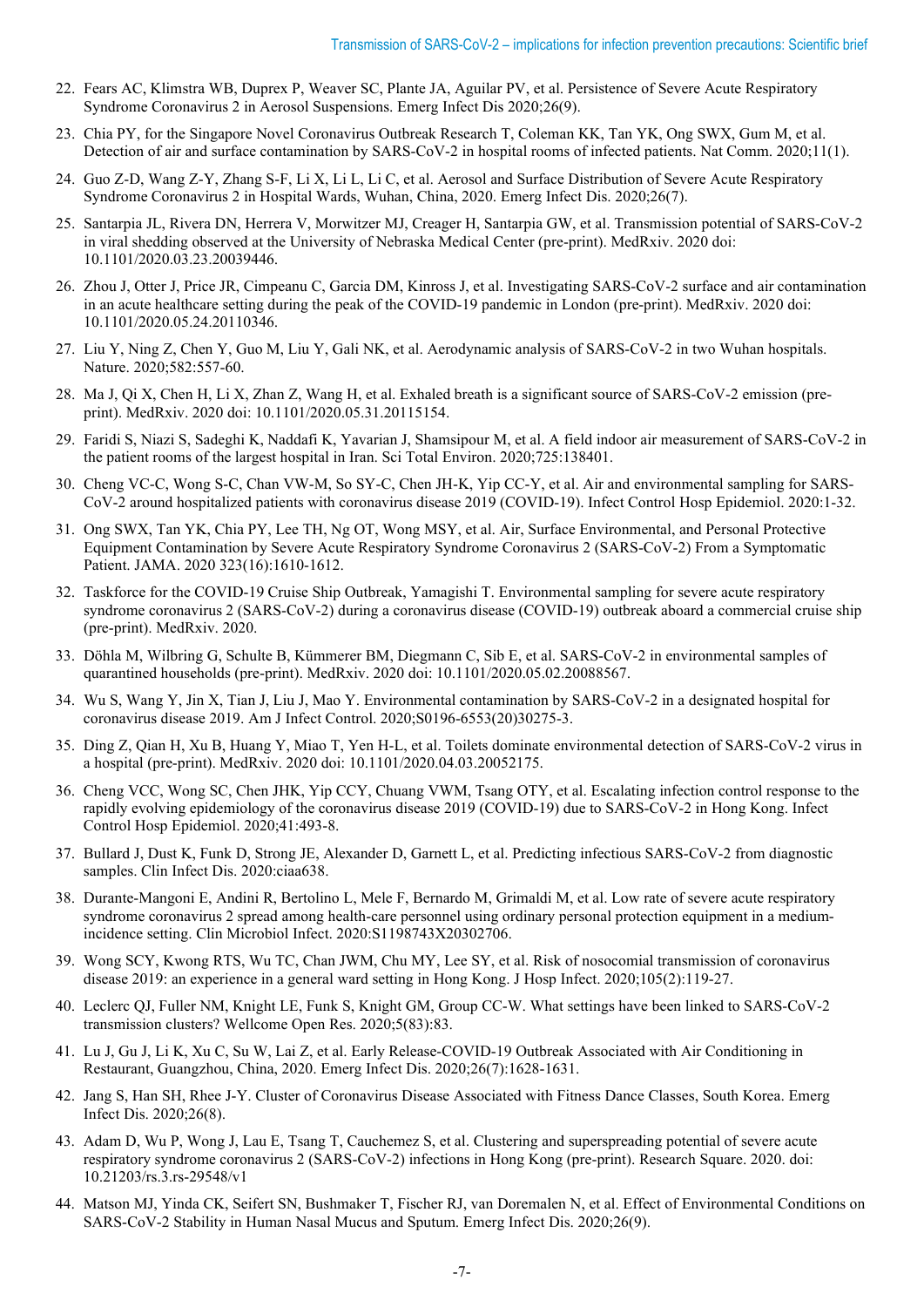- 45. Pastorino B, Touret F, Gilles M, de Lamballerie X, Charrel RN. Prolonged Infectivity of SARS-CoV-2 in Fomites. Emerg Infect Dis. 2020;26(9).
- 46. Guan WJ, Ni ZY, Hu Y, Liang WH, Ou CQ, He JX, et al. Clinical Characteristics of Coronavirus Disease 2019 in China. New Engl J Med. 2020;382:1708-1720.
- 47. Pan Y, Zhang D, Yang P, Poon LLM, Wang Q. Viral load of SARS-CoV-2 in clinical samples. Lancet Infect Dis. 2020;20(4):411-2.
- 48. Wang W, Xu Y, Gao R, Lu R, Han K, Wu G, et al. Detection of SARS-CoV-2 in Different Types of Clinical Specimens. JAMA. 2020;323(18):1843-1844.
- 49. Wu Y, Guo C, Tang L, Hong Z, Zhou J, Dong X, et al. Prolonged presence of SARS-CoV-2 viral RNA in faecal samples. Lancet Gastroenterol Hepatol. 2020;5(5):434-5.
- 50. Zheng S, Fan J, Yu F, Feng B, Lou B, Zou Q, et al. Viral load dynamics and disease severity in patients infected with SARS-CoV-2 in Zhejiang province, China, January-March 2020: retrospective cohort study. BMJ. 2020:m1443.
- 51. Sun J, Zhu A, Li H, Zheng K, Zhuang Z, Chen Z, et al. Isolation of infectious SARS-CoV-2 from urine of a COVID-19 patient. Emerg Microbes Infect. 2020;9:991-3.
- 52. Xiao F, Sun J, Xu Y, Li F, Huang X, Li H, et al. Infectious SARS-CoV-2 in Feces of Patient with Severe COVID-19. Emerg Infect Dis. 2020;26(8).
- 53. Zhang Y, Chen C, Zhu S, Shu C, Wang D, Song J, et al. Isolation of 2019-nCoV from a stool specimen of a laboratoryconfirmed case of the coronavirus disease 2019 (COVID-19). China CDC Weekly. 2020;2:123-4.
- 54. Chang L, Zhao L, Gong H, Wang L, Wang L. Severe Acute Respiratory Syndrome Coronavirus 2 RNA Detected in Blood Donations. Emerg Infect Dis. 2020;26:1631-3.
- 55. Breastfeeding and COVID-19. Geneva: World Health Organization; 2020 (avaialble a[t https://www.who.int/news](https://www.who.int/news-room/commentaries/detail/breastfeeding-and-covid-19)[room/commentaries/detail/breastfeeding-and-covid-19\)](https://www.who.int/news-room/commentaries/detail/breastfeeding-and-covid-19).
- 56. Andersen KG, Rambaut A, Lipkin WI, Holmes EC, Garry RF. The proximal origin of SARS-CoV-2. Nat Med. 2020;26(4):450-2.
- 57. Zhou P, Yang X-L, Wang X-G, Hu B, Zhang L, Zhang W, et al. A pneumonia outbreak associated with a new coronavirus of probable bat origin. Nature. 2020;579(7798):270-3.
- 58. Sit TH, Brackman CJ, Ip SM, Tam KW, Law PY, To EM, et al. Infection of dogs with SARS-CoV-2. Nature. 2020:1-6.
- 59. Newman A. First Reported Cases of SARS-CoV-2 Infection in Companion Animals—New York, March–April 2020. MMWR Morbid Mortal Wkly Rep. 2020; 69(23):710–713.
- 60. Oreshkova N, Molenaar R-J, Vreman S, Harders F, Munnink BBO, Honing RWH-v, et al. SARS-CoV2 infection in farmed mink, Netherlands, April 2020 (pre-print). BioRxiv. 2020 doi: 10.1101/2020.05.18.101493.
- 61. Criteria for releasing COVID-19 patients from isolation Geneva: World Health Organization; 2020 (available at <https://www.who.int/news-room/commentaries/detail/criteria-for-releasing-covid-19-patients-from-isolation> )
- 62. He X, Lau EH, Wu P, Deng X, Wang J, Hao X, et al. Temporal dynamics in viral shedding and transmissibility of COVID-19. Nat Med. 2020;26(5):672-5.
- 63. Zou L, Ruan F, Huang M, Liang L, Huang H, Hong Z, et al. SARS-CoV-2 viral load in upper respiratory specimens of infected patients. New Engl J Med. 2020;382(12):1177-9.
- 64. To KK-W, Tsang OT-Y, Leung W-S, Tam AR, Wu T-C, Lung DC, et al. Temporal profiles of viral load in posterior oropharyngeal saliva samples and serum antibody responses during infection by SARS-CoV-2: an observational cohort study. Lancet Infect Dis. 2020;20(5):P565-74.
- 65. Wölfel R, Corman VM, Guggemos W, Seilmaier M, Zange S, Müller MA, et al. Virological assessment of hospitalized patients with COVID-2019. Nature. 2020;581(7809):465-9.
- 66. Zhou R, Li F, Chen F, Liu H, Zheng J, Lei C, et al. Viral dynamics in asymptomatic patients with COVID-19. Int J Infect Dis. 2020;96:288-90.
- 67. Xu K, Chen Y, Yuan J, Yi P, Ding C, Wu W, et al. Factors associated with prolonged viral RNA shedding in patients with COVID-19. Clin Infect Dis. 2020;ciaa351.
- 68. Qi L, Yang Y, Jiang D, Tu C, Wan L, Chen X, et al. Factors associated with duration of viral shedding in adults with COVID-19 outside of Wuhan, China: A retrospective cohort study. Int J Infect Dis. 2020;10.1016/j.ijid.2020.05.045.
- 69. Arons MM, Hatfield KM, Reddy SC, Kimball A, James A, Jacobs JR, et al. Presymptomatic SARS-CoV-2 Infections and Transmission in a Skilled Nursing Facility. New Engl J Med. 2020;382(22):2081-90.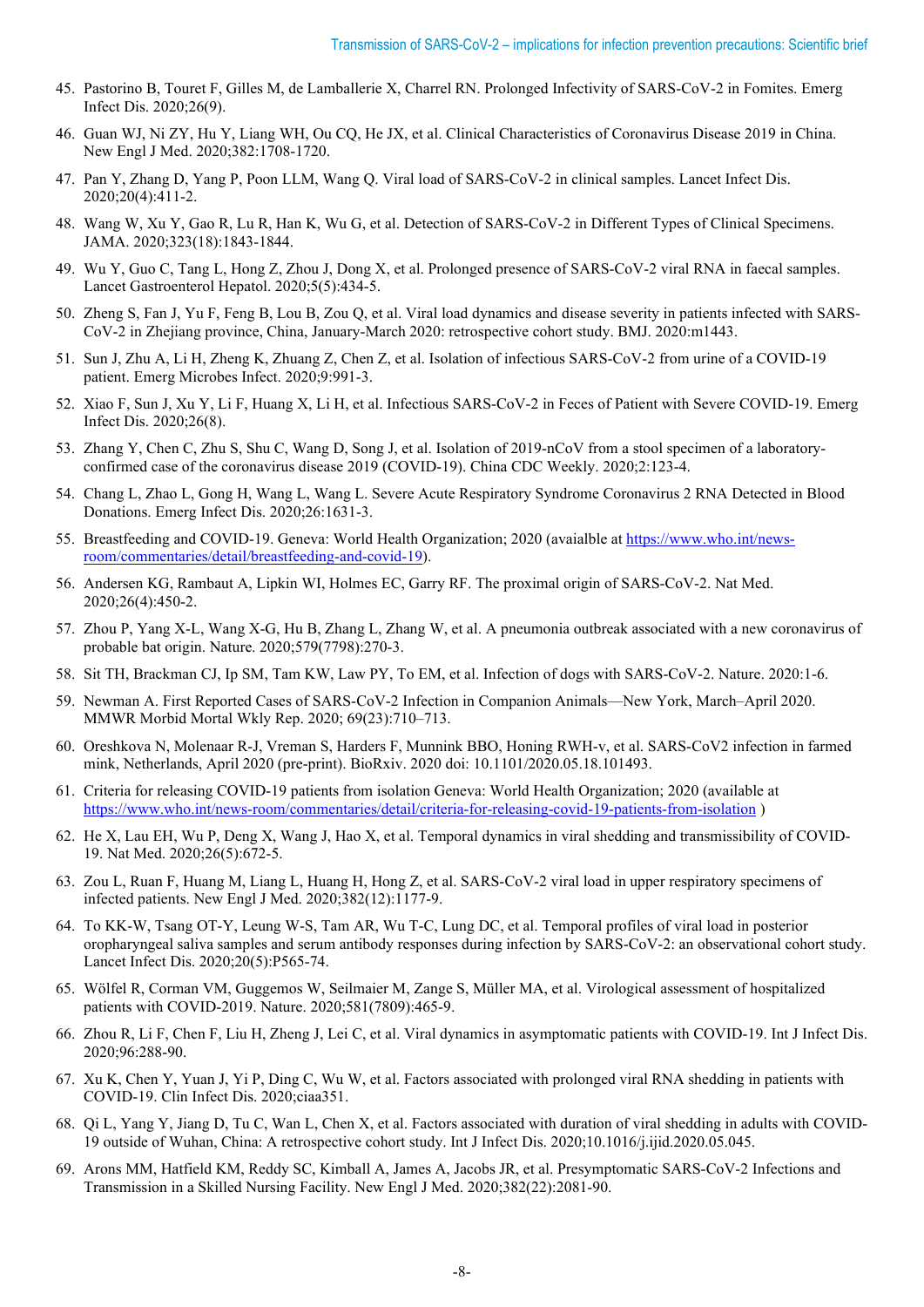- 70. COVID-19 National Emergency Response Center, Epidemiology and Case Management Team, Korea Centers for Disease Control and Prevention. Coronavirus Disease-19: Summary of 2,370 Contact Investigations of the First 30 Cases in the Republic of Korea. Osong Public Health Research Perspectives. 2020;11:81-4.
- 71. James A, Eagle L, Phillips C, Hedges DS, Bodenhamer C, Brown R, et al. High COVID-19 Attack Rate Among Attendees at Events at a Church - Arkansas, March 2020. MMWR Morb Mortal Wkly Rep. 2020;69:632-5.
- 72. Park SY, Kim Y-M, Yi S, Lee S, Na B-J, Kim CB, et al. Coronavirus Disease Outbreak in Call Center, South Korea. Emerg Infect Dis. 2020;26(8).
- 73. Wei WE, Li Z, Chiew CJ, Yong SE, Toh MP, Lee VJ. Presymptomatic Transmission of SARS-CoV-2 Singapore, January 23-March 16, 2020. MMWR Morb Mortal Wkly Rep. 2020;69(14):411-5.
- 74. Qian G, Yang N, Ma AHY, Wang L, Li G, Chen X, et al. COVID-19 Transmission Within a Family Cluster by Presymptomatic Carriers in China. Clin Infect Dis. 2020;ciaa316.
- 75. WHO Coronavirus disease 2019 (COVID-19) Situation Report-73. Geneva: World Health Organization; 2020 (available at [https://apps.who.int/iris/handle/10665/331686\)](https://apps.who.int/iris/handle/10665/331686).
- 76. Davies N, Klepac P, Liu Y, Prem K, Jit M, CCMID COVID-19 Working Group, et al. Age-dependent effects in the transmission and control of COVID-19 epidemics. Nat Med. 2020; 10.1038/s41591-020-0962-9.
- 77. Kimball A, Hatfield KM, Arons M, James A, Taylor J, Spicer K, et al. Asymptomatic and presymptomatic SARS-CoV-2 infections in residents of a long-term care skilled nursing facility—King County, Washington, March 2020. MMWR Surveill Summ. 2020;69(13):377.
- 78. Wang Y, Liu Y, Liu L, Wang X, Luo N, Ling L. Clinical outcome of 55 asymptomatic cases at the time of hospital admission infected with SARS-Coronavirus-2 in Shenzhen, China. J Infect Dis. 2020;221(11):1770-1774..
- 79. Byambasuren O, Cardona M, Bell K, Clark J, McLaws M-L, Glasziou P. Estimating the Extent of True Asymptomatic COVID-19 and Its Potential for Community Transmission: Systematic Review and Meta-Analysis (pre-print). MedRxiv. 2020 doi: 10.1101/2020.05.10.20097543.
- 80. Sakurai A, Sasaki T, Kato S, Hayashi M, Tsuzuki S-I, Ishihara T, et al. Natural history of asymptomatic SARS-CoV-2 infection. N Engl J Med. 2020;10.1056/NEJMc2013020.
- 81. Wang Y, Tong J, Qin Y, Xie T, Li J, Li J, et al. Characterization of an asymptomatic cohort of SARS-COV-2 infected individuals outside of Wuhan, China. Clin Infect Dis. 2020;ciaa629.
- 82. Yu P, Zhu J, Zhang Z, Han Y. A Familial Cluster of Infection Associated With the 2019 Novel Coronavirus Indicating Possible Person-to-Person Transmission During the Incubation Period. J Infect Dis. 2020;221(11):1757-61.
- 83. Tong Z-D, Tang A, Li K-F, Li P, Wang H-L, Yi J-P, et al. Potential Presymptomatic Transmission of SARS-CoV-2, Zhejiang Province, China, 2020. Emerg Infect Dis. 2020;26(5):1052-4.
- 84. Koh WC, Naing L, Rosledzana MA, Alikhan MF, Chaw L, Griffith M ea. What do we know about SARS-CoV-2 transmission? A systematic review and meta-analysis of the secondary attack rate, serial interval, and asymptomatic infection (pre-print). MedRxiv 2020 doi: 10.1101/2020.05.21.20108746.
- 85. Heneghan C, E S, Jefferson T. A systematic review of SARS-CoV-2 transmission Oxford, UK: The Centre for Evidence-Based Medicine; 2020 (available at [https://www.cebm.net/study/covid-19-a-systematic-review-of-sars-cov-2-transmission/\)](https://www.cebm.net/study/covid-19-a-systematic-review-of-sars-cov-2-transmission/)
- 86. Cheng H-Y, Jian S-W, Liu D-P, Ng T-C, Huang W-T, Lin H-H, et al. Contact Tracing Assessment of COVID-19 Transmission Dynamics in Taiwan and Risk at Different Exposure Periods Before and After Symptom Onset. JAMA Intern Med. 2020;e202020.
- 87. Chaw L, Koh WC, Jamaludin SA, Naing L, Alikhan MF, Wong J. SARS-CoV-2 transmission in different settings: Analysis of cases and close contacts from the Tablighi cluster in Brunei Darussalam (pre-print). MedRxiv. 2020 doi: 10.1101/2020.05.04.20090043.
- 88. Considerations in the investigation of cases and clusters of COVID-19: interim guidance, 2 April 2020. Geneva: World Health Organization; 2020 (available at [https://www.who.int/publications/i/item/considerations-in-the-investigation-of-cases](https://www.who.int/publications/i/item/considerations-in-the-investigation-of-cases-and-clusters-of-covid-19)[and-clusters-of-covid-19\)](https://www.who.int/publications/i/item/considerations-in-the-investigation-of-cases-and-clusters-of-covid-19).
- 89. Global surveillance for COVID-19 caused by human infection with COVID-19 virus: interim guidance, 20 March 2020. Geneva: World Health Organization; 2020 (available a[t https://www.who.int/publications/i/item/global-surveillance-for](https://www.who.int/publications/i/item/global-surveillance-for-covid-19-caused-by-human-infection-with-covid-19-virus-interim-guidance)[covid-19-caused-by-human-infection-with-covid-19-virus-interim-guidance\)](https://www.who.int/publications/i/item/global-surveillance-for-covid-19-caused-by-human-infection-with-covid-19-virus-interim-guidance).
- 90. Considerations for quarantine of individuals in the context of containment for coronavirus disease (COVID-19): interim guidance, 19 March 2020. Geneva: World Health Organization; 2020 (available at [https://www.who.int/publications/i/item/considerations-for-quarantine-of-individuals-in-the-context-of-containment-for](https://www.who.int/publications/i/item/considerations-for-quarantine-of-individuals-in-the-context-of-containment-for-coronavirus-disease-(covid-19))[coronavirus-disease-\(covid-19\)\)](https://www.who.int/publications/i/item/considerations-for-quarantine-of-individuals-in-the-context-of-containment-for-coronavirus-disease-(covid-19)).
- 91. Lauer SA, Grantz KH, Bi Q, Jones FK, Zheng Q, Meredith HR, et al. The Incubation Period of Coronavirus Disease 2019 (COVID-19) From Publicly Reported Confirmed Cases: Estimation and Application. Ann Int Med. 2020;172:577-82.